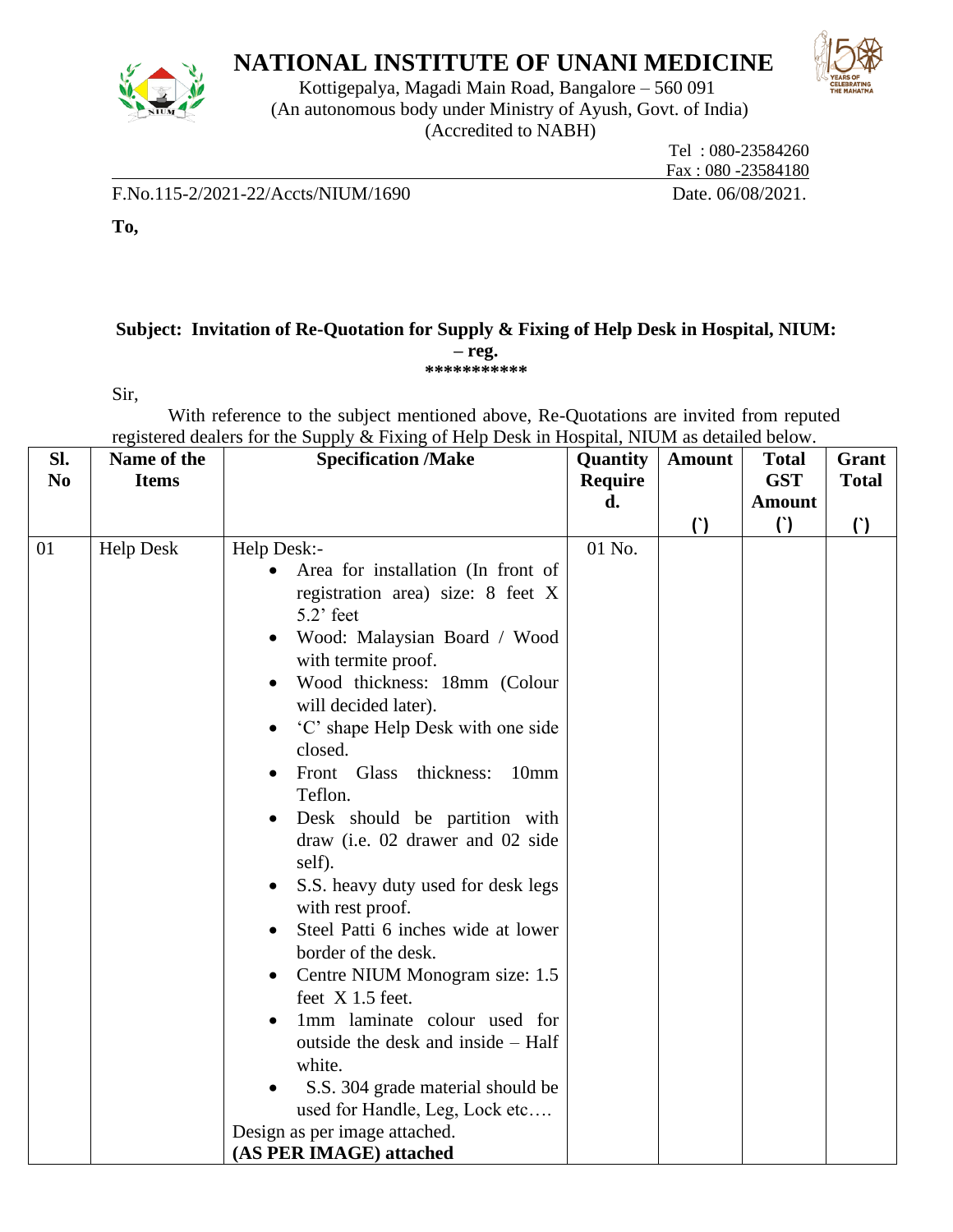The quotations may be submitted in a sealed cover quoting the competitive rate with above specification by clearly mentioning taxes applicable if any., time required for supplying the items with the terms & conditions, Copy of GST

Wherever required Test Certificate should be sent along with relevant document.

## **If any Technical Clarification please contact Dr. Asjad Khan (RMO) Mobile No. 9035226776.**

Incomplete bids are liable for rejection. Late / delayed offer will not be considered.

NIUM reserves the right to reject any or all tender without assigning any reason.

If the item is not supplied within stipulated period and not as per specification, NIUM is having right to accept or reject whole lot or part of it.

In case the items are not supplied in time, Penalty of 5% for delay upto 15 days from the last date & 10% beyond 15 days upto one month shall be levied. If the firm fails to supply the items as per Supply Order, the item will be procured from other bidder & the difference amount shall be recovered from the bill of the firm or otherwise.

The envelope containing quotation should be super scribed as **"Re-Quotation for** 

### **Supply & Fixing of Help Desk in Hospital, NIUM"**

The last date for the submission of quotation is: **23/08/2021.**

 Yours faithfully, Sd/-

 (Suresha) Accounts Officer

#### **Distribution :**

1.Prof. S.Shah Alam, DMS, NIUM, for information. 2.Website in-charge for information and to upload quotation in NIUM- website. 3.Concern file. 4.Guard file.